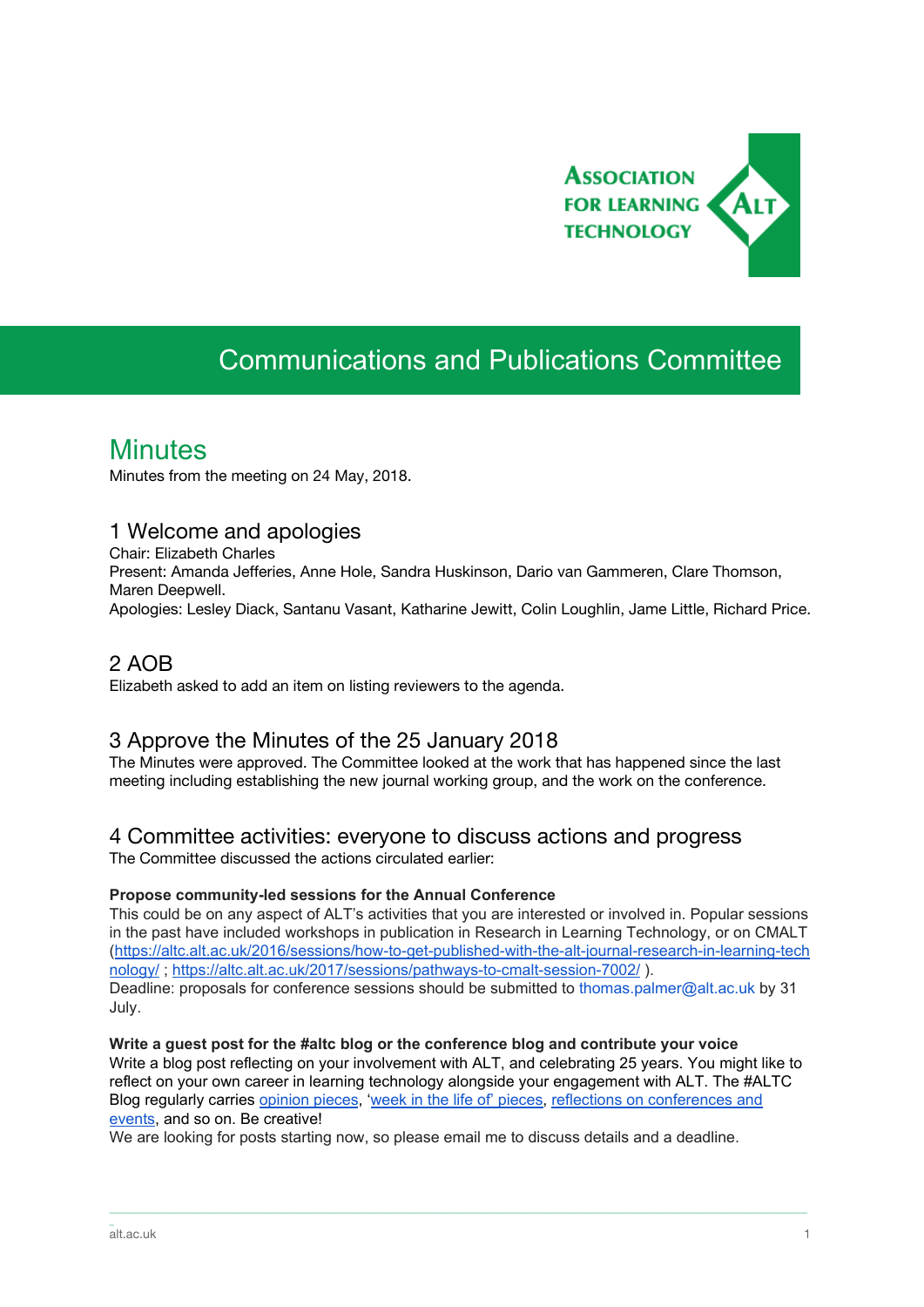#### **Help us spread the word and recruit more Members**

Write brief membership 'case studies' or sound bites articulating the benefits of ALT membership. It would

be very useful to have perspectives from Further Education/VET and commercial contexts as well as Higher

Education as we seek to improve the way we communicate about ALT with members and potential membership.

Suggestions:

ALT membership benefits me as an individual by… (100 words)

ALT membership benefits my colleagues/my staff by (200 words)

ALT membership benefits my organisation by (200 words)

Action: MD to circulate further details re submitting blog posts and testimonials. Action: MD to follow up with Amanda re RLT session at the conference.

#### 5 Journal and Editors Report

The Committee received a report from Amanda Jefferies on the journal and update from the Editors and Editorial Board including an update on publications in 2017 and year to date as well as the recently published themed collection on Playful Learning.

The Committee noted that the Editorial Board has been refreshed, and that the Journal Steering Group is making progress on the strategic development of the journal, including ALT applying for Membership of OASPA and COPE.

### 6 #ALTC Blog

Anne Hole shared an update on progress with the #altc blog.

Already 18 posts published in the year to date and the number of views are growing steadily year on year, showing a significant increase over the past 2 years.

The Editorial Team is now using Trello to coordinate its work which is working well and Rachel Challen is already shadowing Anne in an effort to provide continuity for the Editor in Chief role.

We discussed that due to the GDPR changes the work on scaling up use of badges and we will revisit this as soon as possible.

#### 7 Events/Annual Conference

The Committee welcome the report which covered the Annual Conference, OER18 and current webinars including a webinar series on GDPR:

#### Annual Conference

For ALT's 25th Annual Conference we will bring together different critical perspectives in Learning Technology from across our community that will examine the challenges ahead and question the shape of things to come.

We are putting our values into practice and Members at the heart of the conference, so in this spirit the event will be chaired collaboratively by the Trustees of ALT, led by Sheila MacNeill and Martin Weller.

#### OER18

OER18 focussed on one of the often-cited benefits of 'open' – the promise of inclusivity. The conference will be chaired by academic and Open Education researcher Vivien Rolfe, alongside Wonkhe Associate Editor David Kernohan.

Bookings and and attendance were slightly down on previous years with a total of 158 bookings. The vast majority (88%) of bookings continued to be for both days. Attendance was excellent on both days.

\_\_\_\_\_\_\_\_\_\_\_\_\_\_\_\_\_\_\_\_\_\_\_\_\_\_\_\_\_\_\_\_\_\_\_\_\_\_\_\_\_\_\_\_\_\_\_\_\_\_\_\_\_\_\_\_\_\_\_\_\_\_\_\_\_\_\_\_\_\_\_\_\_\_\_\_\_\_\_\_\_\_\_\_\_\_\_\_\_\_\_\_\_\_\_\_\_\_\_\_\_\_\_\_\_\_\_\_\_\_\_\_\_\_\_\_\_\_\_\_\_\_\_\_\_\_\_\_\_\_\_\_\_\_\_\_\_\_\_\_\_\_\_\_\_\_\_\_\_\_

\_